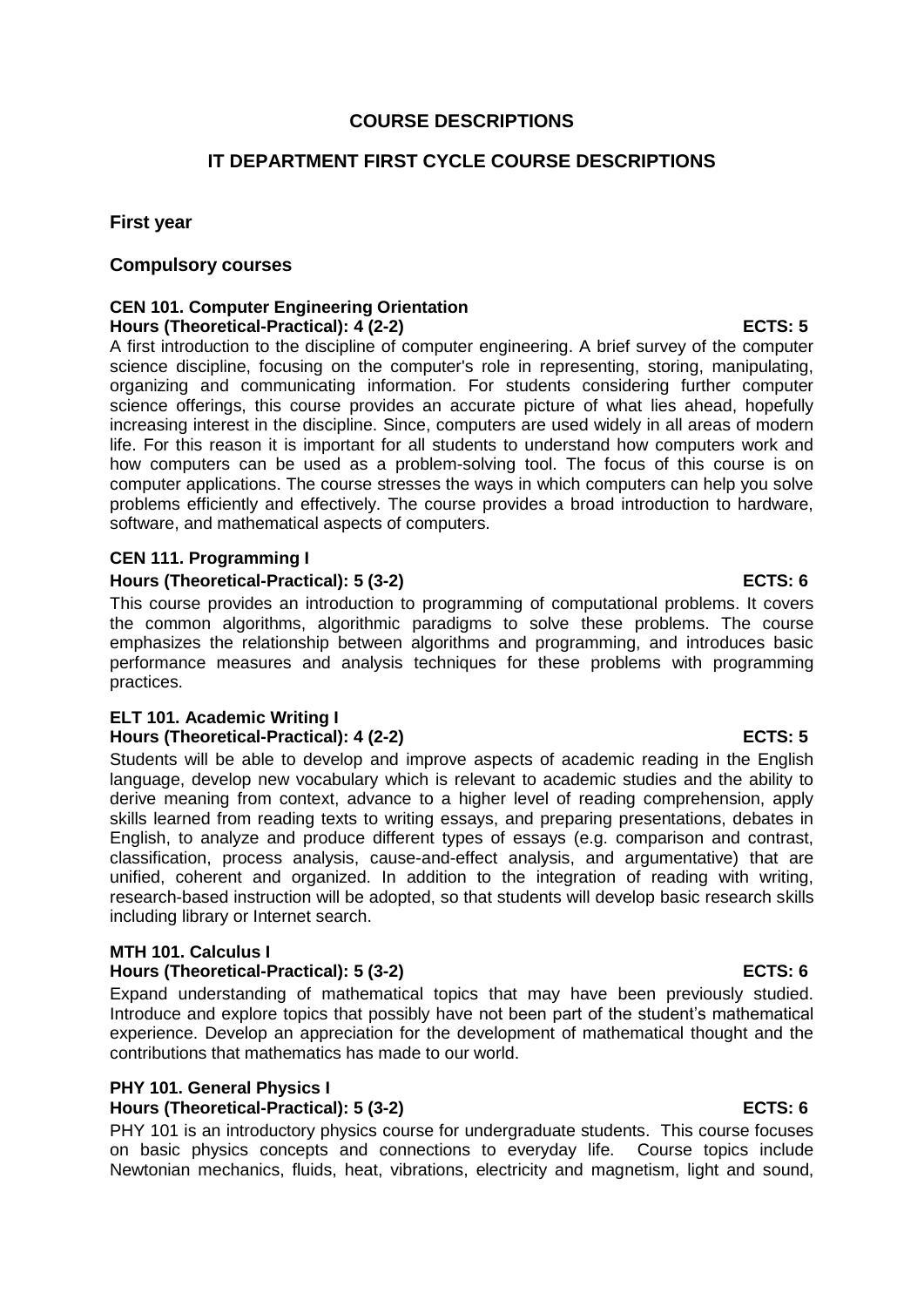quantum phenomenon, nuclear radiation, relativity, and cosmology. Connections to everyday life and society include energy conservation, global warming, nuclear energy, the origin of the universe, pseudoscience, and the search for extraterrestrial life. While advanced mathematics is not required for this course, basic math with some trigonometry and simple algebra is utilized. Proportional reasoning, estimating, and graphing skills are emphasized throughout the course. Overall goals of this course include students' gaining an appreciation for the physical world, improved critical thinking and reasoning skills, and improved scientific literacy for a better-informed public that can make intelligent voting decisions.

### **CEN 112. C Programming**

### Hours (Theoretical-Practical): 5 (3-2) **ECTS: 6** ECTS: 6

Learn the C programming language and its fundamental programming concepts. Gain the knowledge to write simple C language applications and undertake future courses that assume some background in computer programming. Topics include variables, data types, functions, control structures, pointers, strings, arrays and dynamic allocation principles. You need access to any programming environment that allows you to write, edit, compile, link and debug a C program.

### **ELT 102. Academic Writing II Hours (Theoretical-Practical): 4 (2-2) ECTS: 5**

The course aims to enhance students' academic skills, by integrating critical thinking strategies such as inference, synthesizing and drawing logical conclusions. Students will be able to infer word meaning from context, evaluate and categorize information. One of the main points is to integrate reading with writing. In order to help students develop strategies in academic reading and writing, various types of essays (e.g. a cover letter, statement of purpose, writing a research proposal, writing an abstract) will be analyzed and composed, with special attention paid to intertextual cohesion and coherence. In addition to reading and writing, the course aims to integrate presentations and debates relevant to written texts implemented in the course design.

### **MTH 102. Calculus II**

### **Hours (Theoretical-Practical): 5 (3-2) ECTS: 6**

Students should be prepared to use the mathematical apparatus of calculus in technical courses that follow in the curriculum. Course aims to provide both theoretical and practical knowledge for the students to use, combining mathematical rigor with engineering know-how.

### **PHY 102. General Physics II Hours (Theoretical-Practical): 5 (3-2) ECTS: 6**

By the end of the course students should be able to understand phenomena, concepts, terminology, and problem-solving skills in the field of electromagnetism, thermodynamics, optics, atomic, and nuclear physics.

### **MTH 104. Probability and Statistics for Engineers Hours (Theoretical-Practical): 4 (2-2) ECTS: 5**

Emphasis is on probability theory and its applications, with a smaller module at the end covering basic topics in statistics (parameter estimation, hypothesis testing and regression analysis). The probability part includes events and their probability, the Total Probability and Bayes' Theorems, discrete and continuous random variables and vectors, the Bernoulli trial sequence and Poisson process models, conditional distributions, functions of random variables and vectors, statistical moments, second-moment uncertainty propagation and second-moment conditional analysis, and various probability models such as the exponential, gamma, normal, lognormal, uniform, beta and extreme-type distributions. In addition, the graduate subject has a module on system reliability, which covers both second-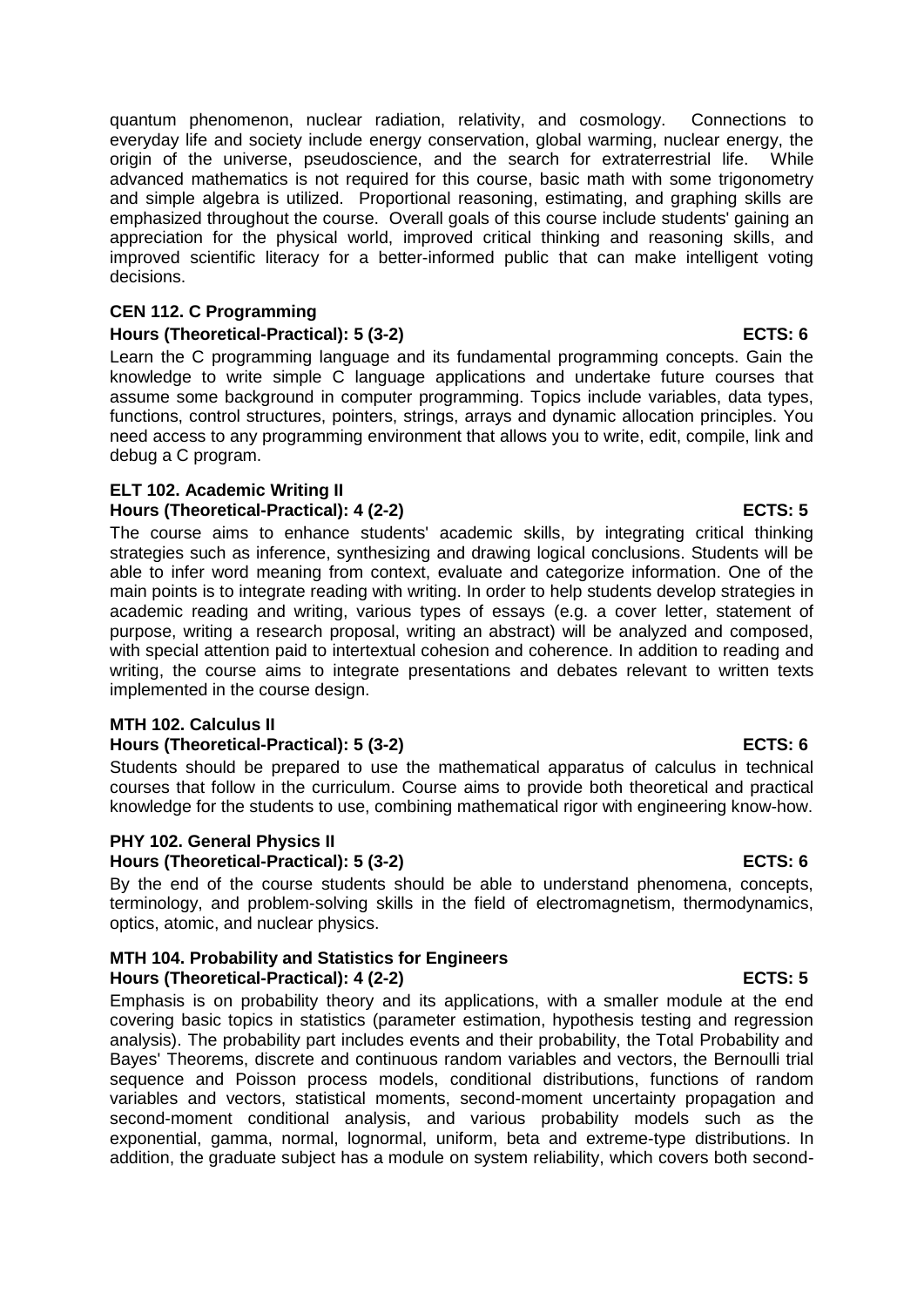moment and full-distribution techniques. Throughout the subjects, emphasis is on application to engineering and everyday life problems.

# **Second year**

# **Compulsory courses**

### **CEN 221. Object Oriented Programming Hours (Theoretical-Practical): 5 (3-2) ECTS: 6**

This course is intended to provide in-depth object-oriented problem solving. This class focuses on object-oriented design of applications. We will be using the C++ and C# programming language as a tool for implementation of specific solutions. Students will critically analyze and explore programming methodologies and apply their studies to the design and implementation of contemporary software applications. Using creativity to solve challenging problems, as well as finding the optimum solution, is expected of all students. Upon completion of the course, the student will be able to: Define and describe object, class, method, inheritance, polymorphism, and encapsulation, describe the use of object oriented analysis and design tools such as class diagrams, use cases, design and code non-trivial object oriented programs.

# **CEN 283. Digital Design**

### **Hours (Theoretical-Practical): 5 (3-2) ECTS: 6**

The course is designed to introduce the basics of digital design, digital logic and automata theory to students together with a solid introduction to hardware design in HDL, namely Verilog.

### **MTH 201. Differential Equations** Hours (Theoretical-Practical): 4 (2-2) ECTS: 4

This Course introduces basic topics and solution techniques of differential equations. To develop an appreciation for the development of mathematical thought and the contributions that mathematics has made to our world. This course is designed to expand understanding of advanced mathematical topics and their applications with real life problems and analyzing the results.

### **MTH 203. Discrete Mathematics**

# Hours (Theoretical-Practical): 4 (2-2) ECTS: 4

This course covers elementary discrete mathematics for computer science and engineering. It emphasizes mathematical definitions and proofs as well as applicable methods. Topics include formal logic notation, proof methods; induction, well-ordering; sets, relations; elementary graph theory; integer congruence; asymptotic notation and growth of functions; permutations and combinations, counting principles; discrete probability. Further selected topics may also be covered, such as recursive definition and structural induction; state machines and invariants; recurrences; generating functions.

### **CEN 212. Programming Languages** Hours (Theoretical-Practical): 4 (2-2) **ECTS: 6**

This course teaches the principles of functional, imperative, and logic programming languages. Topics covered include: meta-circular interpreters, semantics (operational and denotational), type systems (polymorphism, inference, and abstract types), object oriented programming, modules, and multiprocessing. The course involves substantial programming assignments and problem sets as well as a significant amount of reading. The course uses the C# or JAVA and Python programming language for all of its assignments.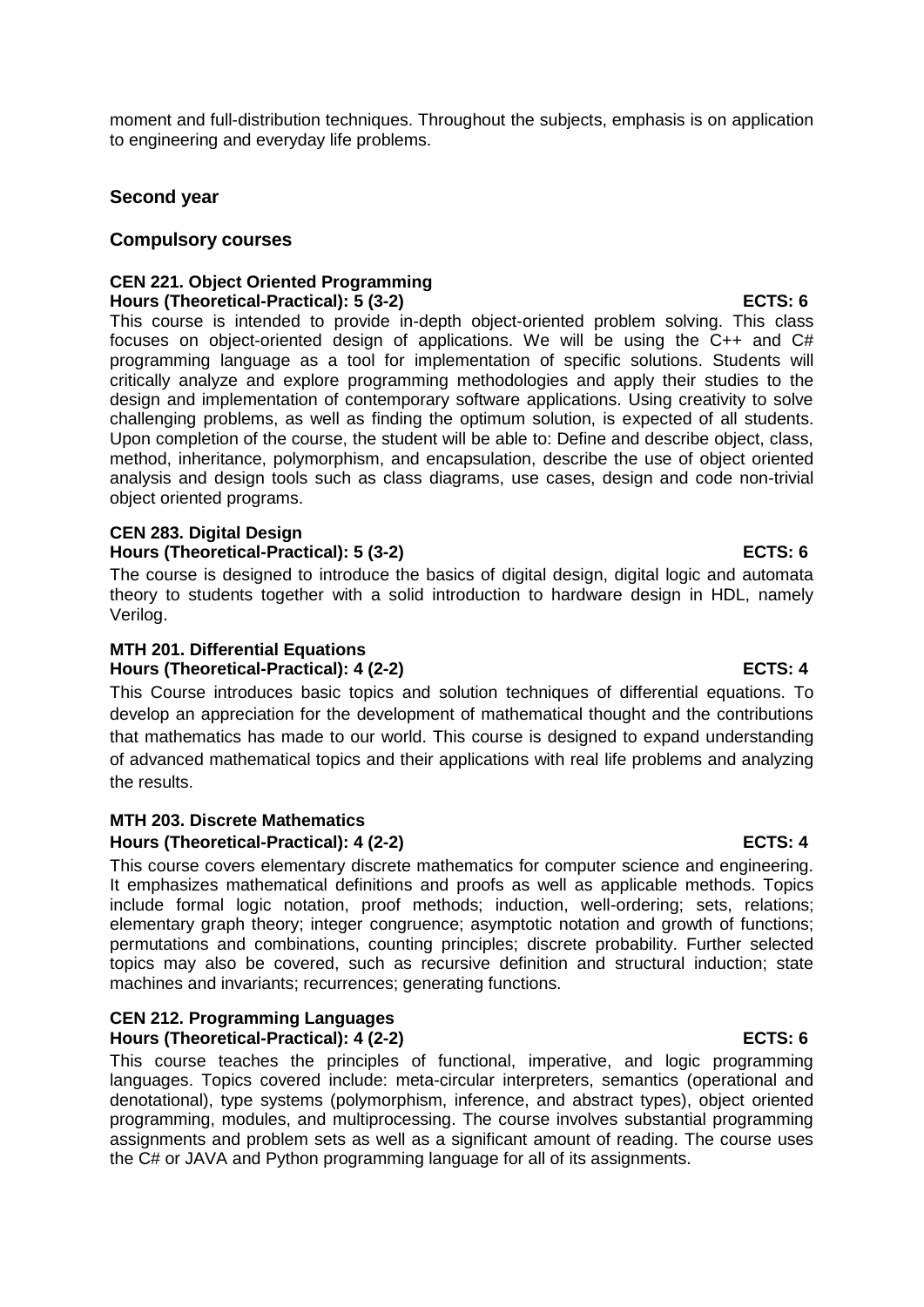### **CEN 251. Database Systems Hours (Theoretical-Practical): 4 (3-2) ECTS: 5**

This course relies on primary readings from the database community to introduce graduate students to the foundations of database systems, focusing on basics such as the relational algebra and data model, schema normalization, query optimization, and transactions. It is designed for students who have no database experience are assumed, though students who have taken an undergraduate course in databases are encouraged to attend.

### **CEN 252. Computer Organization** Hours (Theoretical-Practical): 4 (2-2) **ECTS: 5**

Organization of a simple stored-program computer: CPU, busses and memory. Instruction sets, machine code, and assembly language. Conventions for assembly language generated by compilers. Floating-point number representation. Hardware organization of simple processors. Address translation and virtual memory. Very introductory examples of input/output devices, interrupt handling and multi-tasking systems.

# **CEN 254. Data Structures**

# **Hours (Theoretical-Practical): 5 (3-2) ECTS: 5**

This course is designed to give an introduction to the concepts of data structures and algorithms which are related to specific data structure. Main goal of the course is to give essential information that every serious programmer needs to know about algorithms and data structures. All algorithms and data structures which are covered in this course will be implemented using Java programming language during practical sessions.

# **MTH 204. Numerical Analysis**

# Hours (Theoretical-Practical): 4 (2-2) ECTS: 4

This course analyzed the basic techniques for the efficient numerical solution of problems in science and engineering. This course intended to cover usage of matlab for mathematical equations such as linear, non-linear, Lagrange, Approximation, Polynomial, Optimization and boundary value problems.

# **CEN 200. Industrial Training I** Hours (Theoretical-Practical): 0 (0-0) **ECTS: 0**

All students are required to undergo industrial training for a minimum period of 60 working days. Normally, the industrial training is carried out as two components which are after the fourth and sixth semester. Placement of students at various companies will be supervised and coordinated by the Industrial Training Committee set up by the Faculty. The students will be placed at various companies. The training at the various companies will expose the students to a real working environment including the companies' organization structures, business operations and administrative functions. The hands-on experience in the training will reinforce what has been taught at the University.

# **Third year**

# **Compulsory courses**

### **CEN 301. Operating Systems Hours (Theoretical-Practical): 4 (2-2) ECTS: 5**

This course studies fundamental design and implementation ideas in the engineering of operating systems. Lectures are based on a study of LINUX. Topics include virtual memory, threads, context switches, kernels, interrupts, system calls, interprocess communication, coordination, and the interaction between software and hardware. Individual laboratory assignments are also designed for practical sessions.

# **CEN 351. Database Management Systems**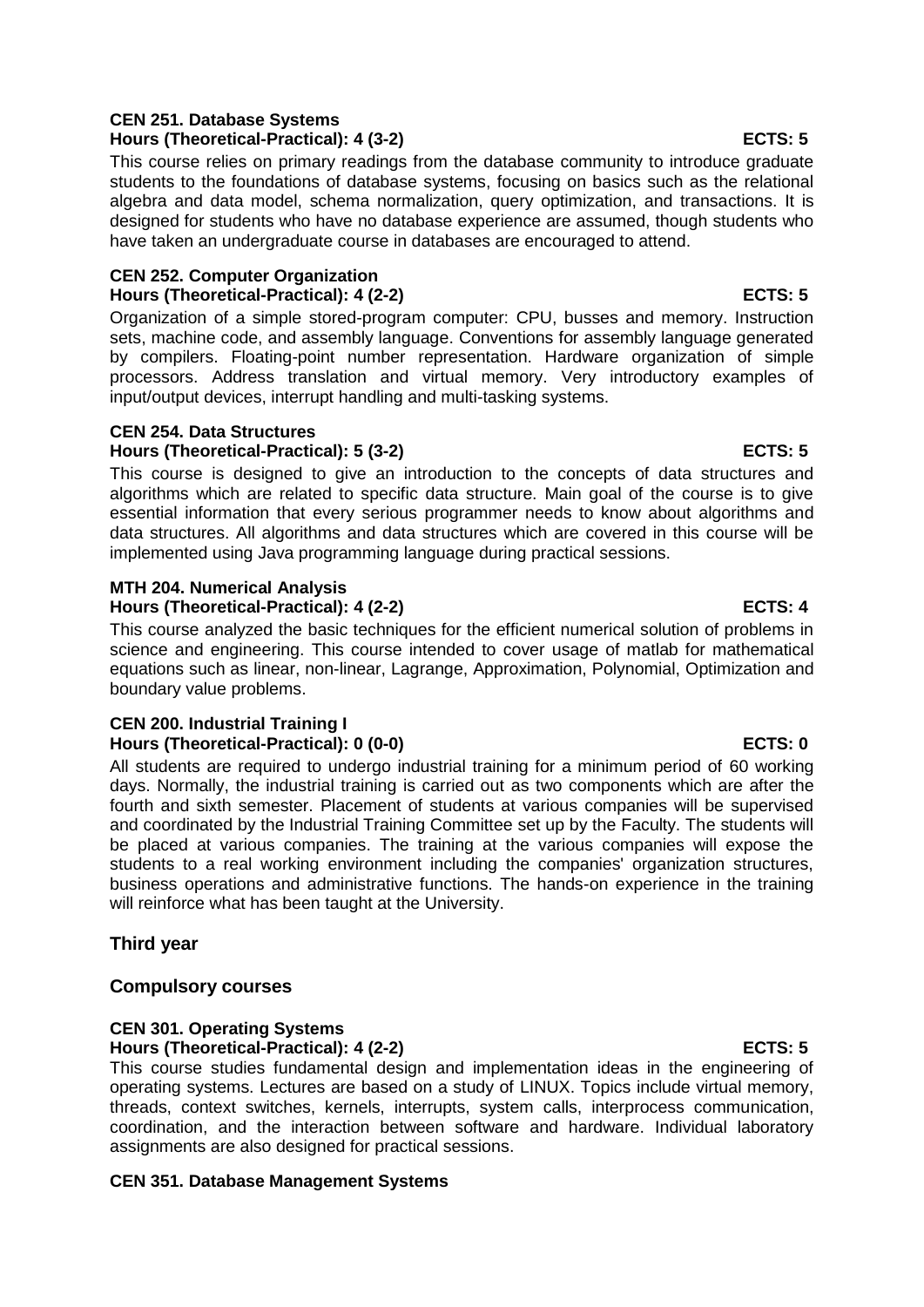# Hours (Theoretical-Practical): 4 (2-2) **ECTS: 5** ECTS: 5

This course investigates how database management system techniques are used to design, develop, implement and maintain modern database applications in organizations. Individual laboratory assignments are also designed for practical sessions.

### **CEN 300. Industrial Training II Hours (Theoretical-Practical): 0 (0-0) ECTS: 0**

All students are required to undergo industrial training for a minimum period of 60 working days. Normally, the industrial training is carried out as two components which are after the fourth and sixth semester. Placement of students at various companies will be supervised and coordinated by the Industrial Training Committee set up by the Faculty. The students will be placed at various companies. The training at the various companies will expose the students to a real working environment including the companies' organization structures, business operations and administrative functions. The hands-on experience in the training will reinforce what has been taught at the University.

### **CEN 392. Senior Design Project** Hours (Theoretical-Practical): (-) example of the set of the set of the set of the set of the set of the set of the set of the set of the set of the set of the set of the set of the set of the set of the set of the set of

In this course students works individually under the supervision of assigned professors to tackle real design problems for industry. Students gain a variety of benefits from this openended problem-solving experience, which requires them to synthesize and apply the knowledge they have gained through their engineering courses, to work within time and budget constraints, and to present their progress and results through regular oral and written communications with company members.

# **CEN 361. Computer Networks**

### Hours (Theoretical-Practical): 4 (2-2) **ECTS: 5**

An introduction to the design and analysis of computer communication networks. Topics include application layer protocols, Internet protocols, network interfaces, local and wide area networks, wireless networks, bridging and routing, and current topics.

### **Elective Courses**

### **BUS 303. Production Management Hours (Theoretical-Practical): 4 (2-2) ECTS: 3**

The course includes topics such as systems, models and modelling approaches, decision analysis, certainty, risk and uncertainty conditions, linear programming, sensitivity analysis and transportation and assignment problems.

# **CEN 363. Introduction to Network Programming Hours (Theoretical-Practical): 4 (2-2) ECTS: 5**

This course covers TCP/IP network programming using Berkeley sockets as the application program interface. After an introduction to the concepts of computer networks, TCP/IP protocols, and sockets, TCP/UDP sockets and their example client-server programs are presented. The second half of the course covers advanced topics including I/O multiplexing, threads, non-blocking I/O, client-server design alternatives, etc. Along the semester, three mini-program assignments will be given.

### **CEN 365. Introduction to Mobile and Wireless Networking Hours (Theoretical-Practical): 4 (2-2) ECTS: 5**

Wireless transmission (physical layer), wireless media access (link layer), telecommunication systems (such as GSM/GPRS, DECT, TETRA, UMTS and IMT-2000), wireless LANs (IEEE 802.11, Bluetooth), mobile network layer (mobile IP, DHCP), mobile transport layer (TCP over wireless), mobile application support and wireless programming.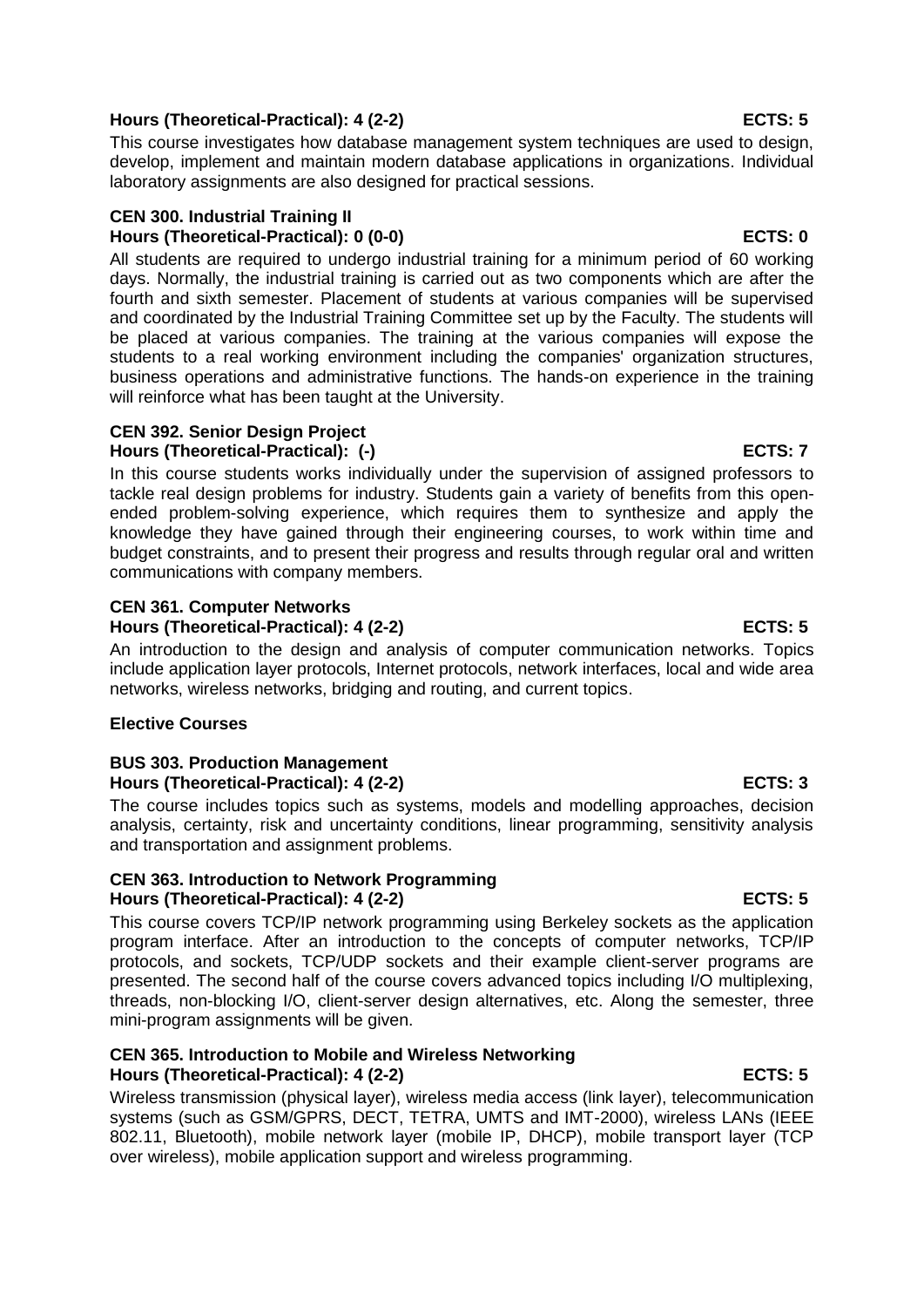### **CEN 311. Introduction to Web Engineering Hours (Theoretical-Practical): 4 (2-2) ECTS: 5**

Provides an introduction to the discipline of Web Engineering. This course aims to introduce the methods and techniques used in Web-based system development. In contrast to traditional Software Engineering efforts, Web Engineering methods and techniques must incorporate unique aspects of the problem domain such as: document oriented delivery, finegrained lifecycles, user-centric development, client-server legacy system integration and diverse end user skill levels. This course draws upon previous programming and computing experience to develop practical web development and maintenance skills. This course is intended for students with knowledge of both Internet communication concepts and an introductory programming knowledge.

# **CEN 312. Web Programming Hours (Theoretical-Practical): 4 (2-2) ECTS: 5**

This is a beginners' course in programming together with HTML. It follows a problem-based approach which requires you to design and create a website of ever-increasing sophistication as the course progresses while creating design documentation, reflecting on the process, and (optionally) sharing and communicating with others on the course. The output of your work will be presented as a publicly accessible website, and you will submit a portfolio that maps what you have done to the course learning outcomes.

### **CEN 352. Introduction to MIS**

### **Hours (Theoretical-Practical): 4 (2-2) ECTS: 5**

This course examines the applications of computer-based information systems to the management of organizations. Topics include use of information to further the organization's mission and strategy, the role of users, the architecture of information and development of decision-support processes for managers. Technologies and tools such as HTML, database, and spreadsheet will be taught.

### **CEN 364. Introduction to Network Security Hours (Theoretical-Practical): 4 (2-2) ECTS: 5**

The objective of this course is to teach the fundamental concepts, architectures and protocols related to network security. Topics covered include: overview of network security; basics of cryptography; threat models; authentication and authorization mechanisms and standards; public key infrastructure; electronic mail security; network layer security; transport layer and web security; packet filtering, firewalls, intrusion detection, and virtual private networks; recent topics in network security.

### **CEN 384. Computer Architecture** Hours (Theoretical-Practical): 4 (2-2) **ECTS: 5**

This course is a graduate course on computer architecture with an emphasis on a quantitative approach to cost/performance design tradeoffs. The course covers the fundamentals of classical and modern processor design: performance and cost issues, instruction sets, pipelining, caches, physical memory, virtual memory, I/O superscalar and out-of-order instruction execution, speculative execution, long (SIMD) and short (multimedia) vector execution, multithreading, and an introduction to shared memory multiprocessors.

### **CEN 396. Digital Data Communications Hours (Theoretical-Practical): 4 (2-2) ECTS: 5**

This course is intended to cover listed topics. Principles underlying communication network design, including physical layer, MAC layer modeling and engineering, and data link layer. Internet structure, Internet protocol models and engineering. Physical layer description will include modulation, data transmission, and multiplexing. MAC layer modeling will include CSMA/CD, token ring and token bus techniques.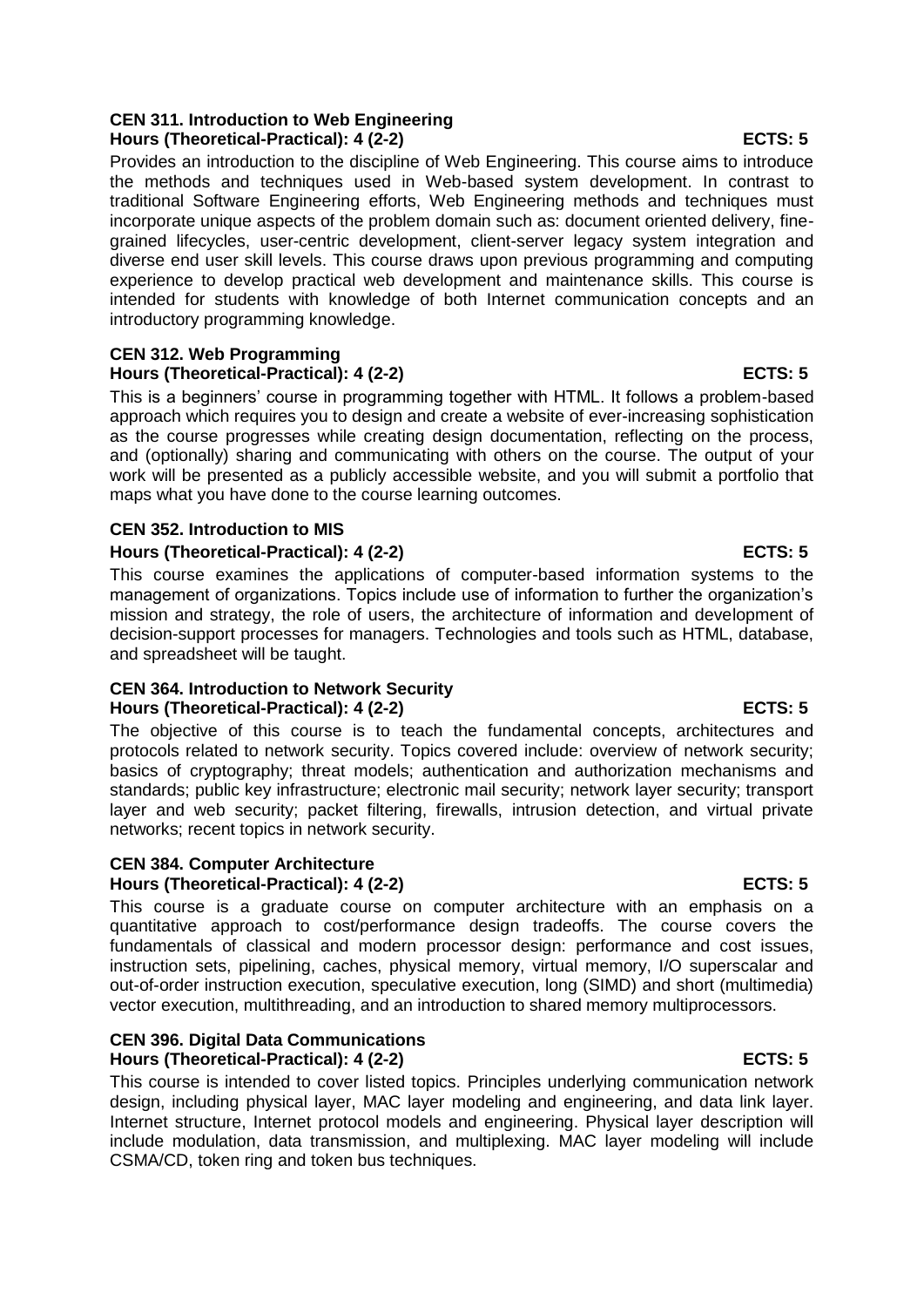# **CEN 382. Microprocessors and Microcomputing Hours (Theoretical-Practical): 4 (2-2) ECTS: 5**

Introduction to computer and microprocessor architecture, addressing modes. Arithmetic, logic and program control instructions. Programming microprocessor, 8086/8088 hardware specifications, interrupts, memory and basic I/O interface.

# **CEN 353. Introduction to E-Business/E-Commerce Hours (Theoretical-Practical): 4 (2-2) ECTS: 5**

Electronic processing and transmission of data including text, sound and video for ebusiness. Electronic trading of goods and services, on-line delivery of digital contents, electronic fund transfer, electronic bill of lading, direct consumer marketing and after-sales services. E-business security, shopping carts, methods of electronic payments and XML related technologies.

### **CEN 355. Special Topics in Database Management Systems Hours (Theoretical-Practical): 4 (2-2) ECTS: 5**

Introduction to database design and use of database management systems for applications. Topics include database architecture, comparison to file-based systems, historical data models, conceptual model; integrity constraints and triggers; functional dependencies and normal forms; relational model, algebra, database processing and Structured Query Language (SQL), database access from Applications-Embedded SQL, JDBC, Cursors, Dynamic SQL, Stored Procedures. Emerging trends will be studied, such as NoSQL databases, Internet & Databases and On-Line Analytical Processing (OLAP). A team project that builds a database application for a real-world scenario is an important element of the course.

# **CEN 304. Automata Theory and Formal Languages**

**Hours (Theoretical-Practical): 4 (2-2) ECTS: 5**

Finite automata and regular languages are one of the first and simplest models of computation, and their mathematical theory is quite elegant and simple. Finite automata are widely used to model certain physical systems (traffic light, vending machines, ...) or to describe some applications (lexical analysis, pattern search algorithm, ...). Finite automata constitute also a perfect illustration of basic concepts in set theory and discrete structure. Pushdown automata are finite automata with stacks. The theory is more complex, but has important applications in parsing and analysis of context-free languages which is also a fundamental concept in computer science. Turing machines were described by Alan Turing in 1937 and they are a powerful model of computation since they help computer scientists understand the limits of mechanical computation by providing a precise definition of an 'algorithm' or 'mechanical procedure'.

# **CEN 306. Analysis of Algorithms**

**Hours (Theoretical-Practical): 4 (2-2) ECTS: 5**

Techniques for the design and analysis of efficient algorithms, emphasizing methods useful in practice. Topics include sorting; search trees, heaps, and hashing; divide-and-conquer; dynamic programming; greedy algorithms; amortized analysis; graph algorithms; and shortest paths. Advanced topics may include network flow, computational geometry, numbertheoretic algorithms, polynomial and matrix calculations, caching, and parallel computing.

# **CEN 308. Software Engineering**

# Hours (Theoretical-Practical): 4 (2-2) **ECTS: 5**

This course is aimed at helping students build up an understanding of how to develop a software system from scratch by guiding them thru the development process and giving them the fundamental principles of system development with object oriented technology using UML. The course will initiate students to the different software process models, project management, software requirements engineering process, systems analysis and design as a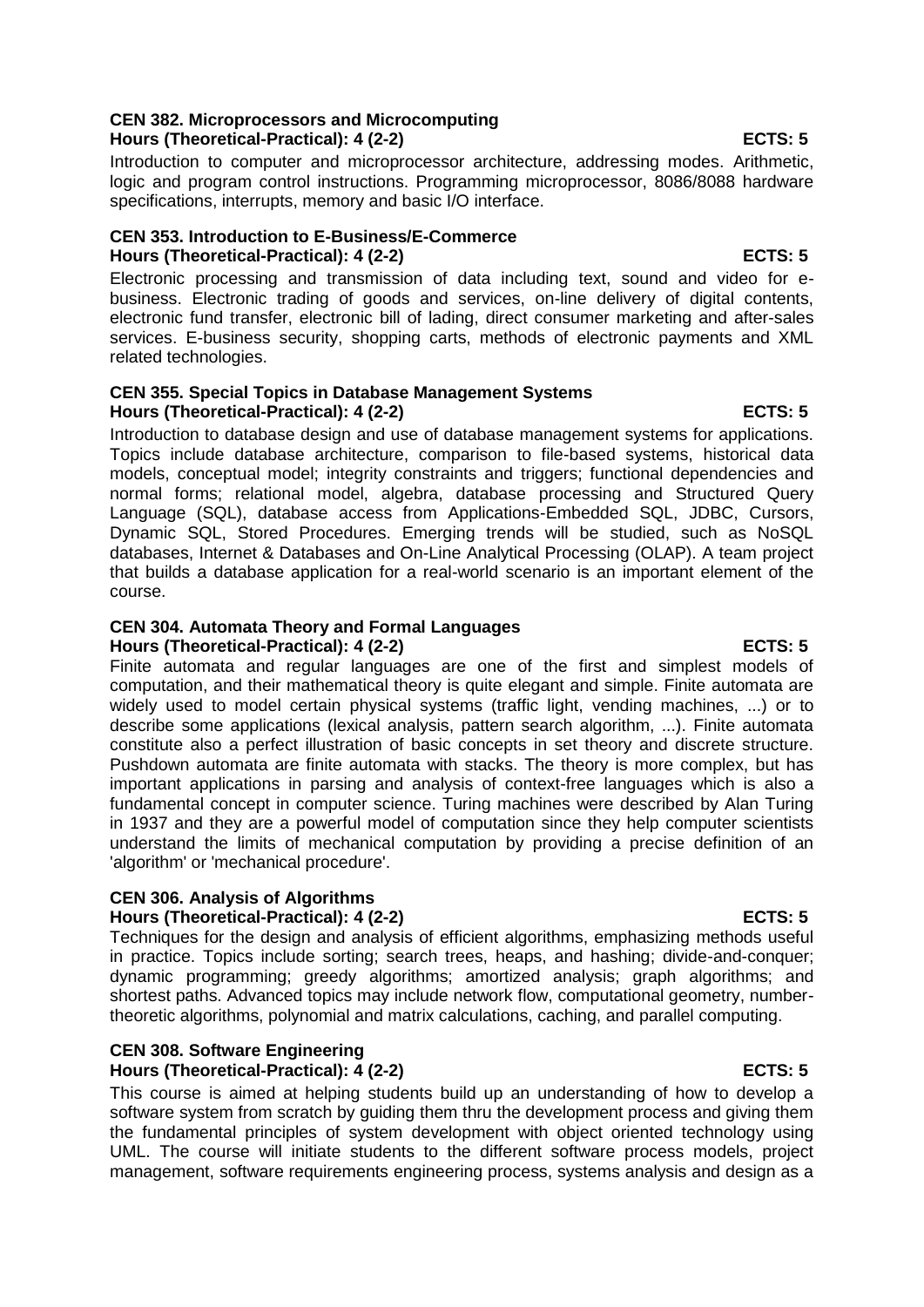problem-solving activity, key elements of analysis and design, and the place of the analysis and design phases within the system development life cycle.

# **CEN 321. Introduction to Logic Programming**

The course explores logic-based computing and logic programming. It includes an introduction to programming in logic, covering basic techniques for solving problems in a logic programming system. Particular attention will be paid to user interface issues and how a logic system can provide a useful computing environment. The course covers implementation issues, emphasizing how a logic programming system generalizes both traditional programming language systems and traditional database systems.

### **CEN 331. Introduction to Programming Language Design Hours (Theoretical-Practical): 4 (2-2) ECTS: 5**

This course provides an introduction to programming language design and implementation. It provides experience in a variety of programming paradigms as well as an introduction to programming language theory.

### **CEN 334. Introduction to Human-Computer Interaction Hours (Theoretical-Practical): 4 (2-2) ECTS: 5**

In this course, you will learn how to design technologies that bring people joy, rather than frustration. You'll learn several techniques for rapidly prototyping and evaluating multiple interface alternatives -- and why rapid prototyping and comparative evaluation are essential to excellent interaction design. You'll learn how to conduct fieldwork with people to help you get design ideas. How to make paper prototypes and low-fidelity mock-ups that are interactive -- and how to use these designs to get feedback from other stakeholders like your teammates, clients, and users. You'll learn principles of visual design so that you can effectively organize and present information with your interfaces. You'll learn principles of perception and cognition that inform effective interaction design. And you'll learn how to perform and analyze controlled experiments online.

### **CEN 354. Introduction to Data Mining Hours (Theoretical-Practical): 4 (2-2) ECTS: 5**

Data mining is concerned with the extraction of novel knowledge from large amounts of data. This course introduces and studies the concepts, issues, tasks and techniques of data mining. Topics include data preparation and feature selection, association rules, classification, clustering, evaluation and validation, scalability, spatial and sequence mining, and data mining applications.

### **CEN 356. System Analysis and Design** Hours (Theoretical-Practical): 4 (2-2) **ECTS: 5** ECTS: 5

This course introduces the students to the concepts and skills of system analysis and design. It includes expanded coverage of data flow diagrams, data dictionary, and process specifications.

### **CEN 357. Strategic Information Systems Hours (Theoretical-Practical): 4 (2-2) ECTS: 5**

This course provides an appreciation of how information and information systems relate in the total enterprise for strategic decisions and how analysis from accounting reports supports the use of information systems for business strategy. It integrates the knowledge gained during your preceding studies. This course develops a problem solving approach to the design, development and implementation of IT based solutions to strategic business problems.

# **CEN 358. Introduction to Computer Vision**

# **Hours (Theoretical-Practical): 4 (2-2)** ECTS: 5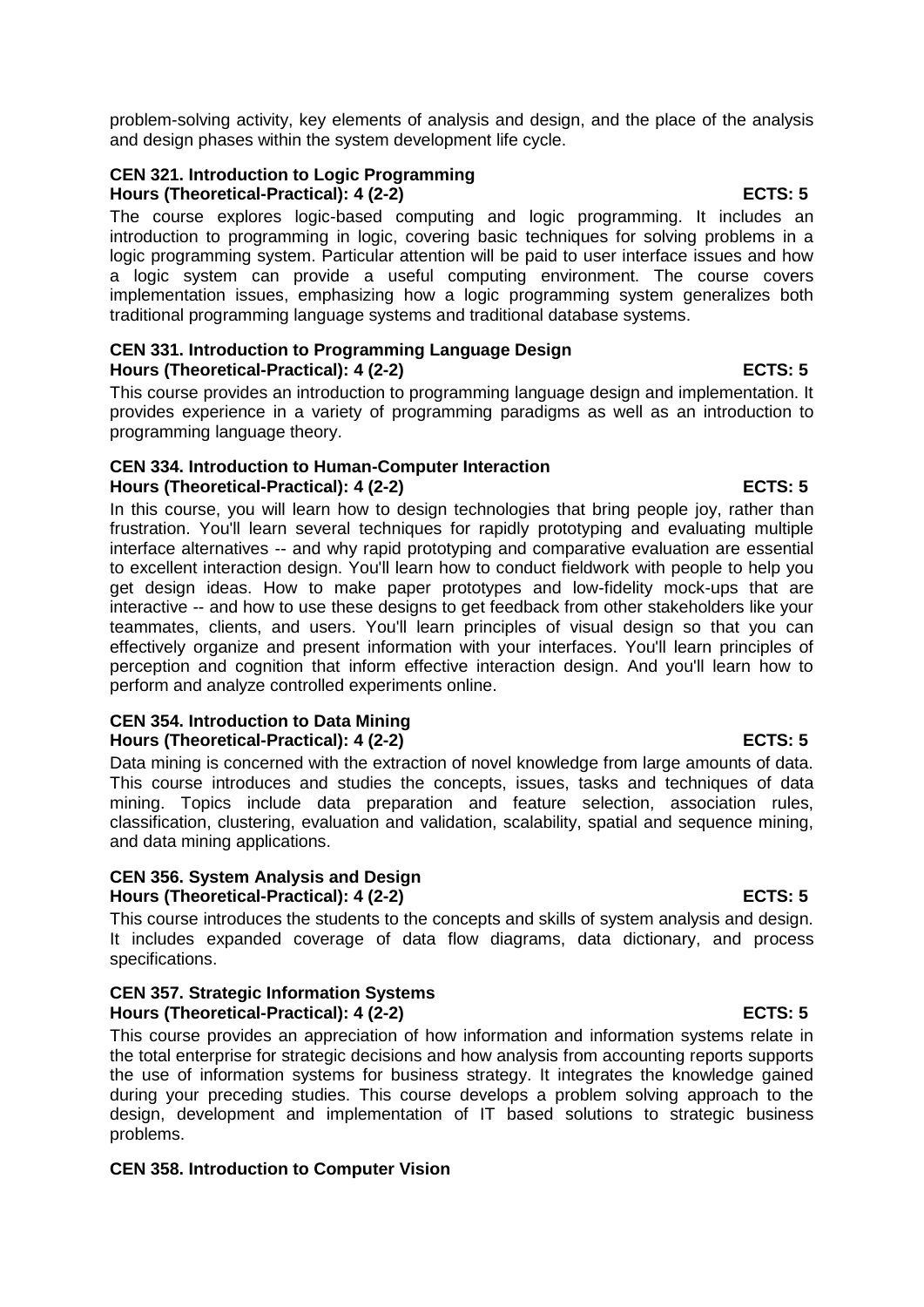# **Hours (Theoretical-Practical): 4 (2-2)** ECTS: 5

This course is an introduction to basic concepts in computer vision, as well some research topics. We will cover low-level image analysis, image formation, edge detection, segmentation, image transformations for image synthesis, methods for 3D scene reconstruction, motion analysis, tracking, and object recognition.

### **CEN 359. Introduction to Machine Learning Hours (Theoretical-Practical): 4 (2-2) ECTS: 5**

This course provides a broad introduction to machine learning and statistical pattern recognition. Topics include: supervised learning (generative/discriminative learning, parametric/non-parametric learning, neural networks, support vector machines); unsupervised learning (clustering, dimensionality reduction, kernel methods); learning theory (bias/variance tradeoffs; VC theory; large margins); reinforcement learning and adaptive control. The course will also discuss recent applications of machine learning, such as to robotic control, data mining, autonomous navigation, bioinformatics, speech recognition, and text and web data processing.

### **CEN 381. Introduction to Computer Graphics Hours (Theoretical-Practical): 4 (2-2)** ECTS: 5

Introduction to computer image synthesis, modeling, and animation. Topics may include visual perception, displays and framebuffers, image processing, affine and projective transformations, hierarchical modeling, hidden surface elimination, shading, ray-tracing, antialiasing, texture mapping, curves, surfaces, particle systems, dynamics, character animation, and animation principles.

### **CEN 383. Signal Processing For Computer Engineering Hours (Theoretical-Practical): 4 (2-2)** ECTS: 5

Fundamentals of signals and systems, classification of signals, continuous signals, Fourier Transforms, Inverse Fourier Transform, Laplace Transforms, Inverse Laplace Transforms, discrete signals, Fast Fourier Transform, Discrete Fourier Transforms, Z Transforms, filters, and the other applications.

### **CEN 390. Introduction to Artificial Intelligence Hours (Theoretical-Practical): 4 (2-2) ECTS: 5**

The goal of Artificial Intelligence is to build software systems that behave "intelligently". By this, we mean that the computer systems "do the right thing" in complex environments--that they act optimally given the limited information and computational resources available. This course provides an introduction to artificial intelligence. We will first study the core topics of knowledge representation, reasoning, and learning, all from the perspective of probabilistic methods. Then we will cover several of the "subject areas" of artificial intelligence where these probabilistic methods are applied including Natural Language Processing, Perception (primarily vision), and Robotics.

### **CEN 391. Introduction to Neural Networks Hours (Theoretical-Practical): 4 (2-2) ECTS: 5**

This course explores the organization of synaptic connectivity as the basis of neural computation and learning. Perceptrons and dynamical theories of recurrent networks including amplifiers, attractors, and hybrid computation are covered. Additional topics include backpropagation and Hebbian learning, as well as models of perception, motor control, memory, and neural development.

### **CEN 393. Introduction to Evolutionary Computing Hours (Theoretical-Practical): 4 (2-2) ECTS: 5**

Evolutionary algorithms are search and optimization algorithms gleaned from the model of organic evolution. Their main components are a population of individuals that undergoes an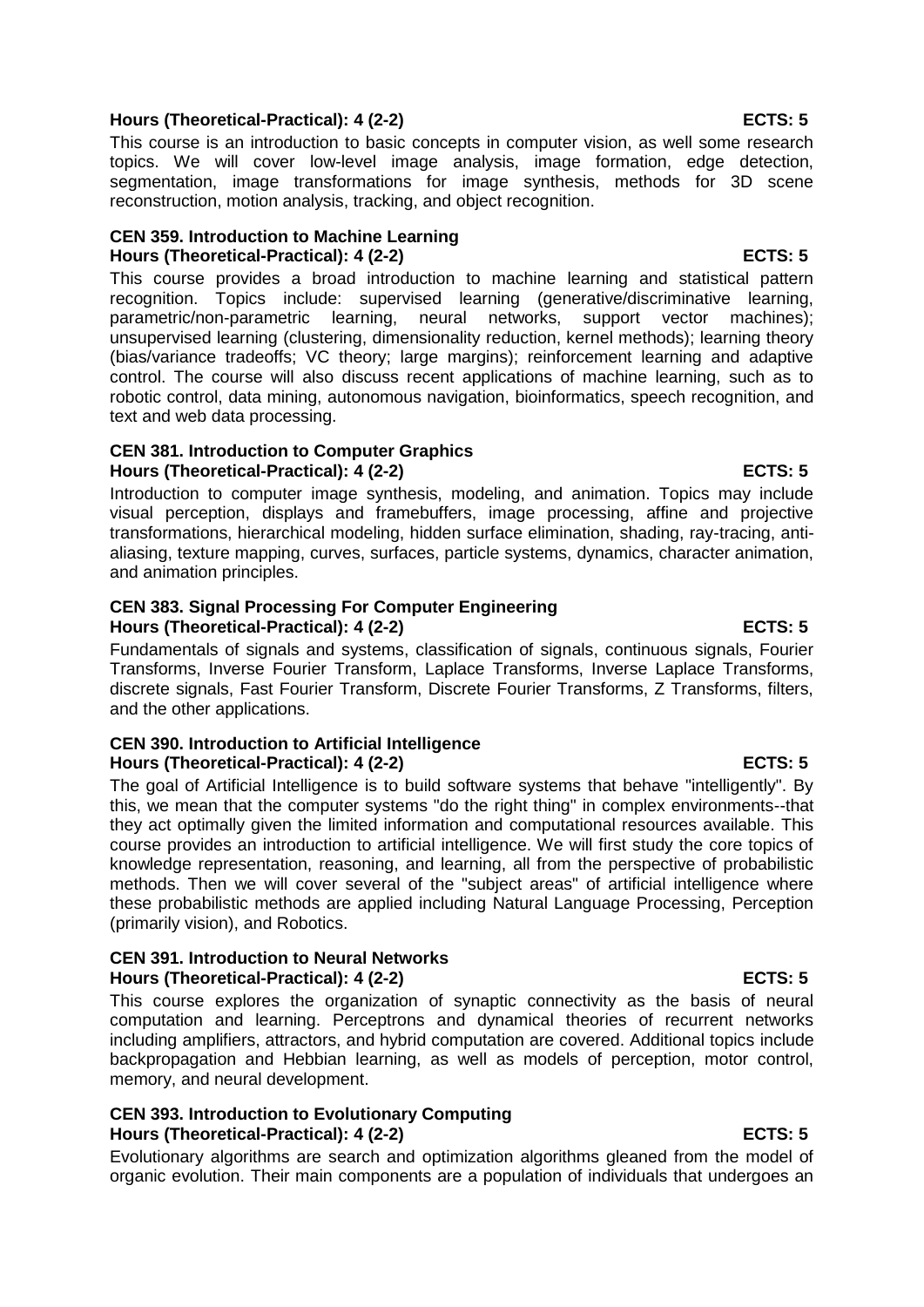iterative process of fitness evaluation, variation and selection. The existing approaches to evolutionary computation - including e.g. genetic algorithms, evolution strategies, evolutionary programming, genetic programming, classifier systems - all share the same basic model, but are considerably different in their practical instantiations. In the course, we will give an overview of the main representatives of evolutionary algorithms and explain the algorithms in detail. The main theoretical results about these algorithms as well as practical application examples are discussed.

### **CEN 394. Introduction to Pattern Recognition Hours (Theoretical-Practical): 4 (2-2) ECTS: 5**

This course will introduce the fundamentals of statistical pattern recognition. First, we will focus on generative methods such as those based on Bayes decision theory and related techniques of parameter estimation and density estimation. Next, we will focus on discriminative methods such as nearest-neighbor classification and support vector machines. Methods of pattern recognition are useful in many applications such as information retrieval, data mining, document image analysis and recognition, computational linguistics, forensics, biometrics and bioinformatics. In this course, we will emphasize computer vision applications.

### **CEN 395. Introduction to Mobile Programming Hours (Theoretical-Practical): 4 (2-2) ECTS: 5**

The course teaches students how to write mobile applications different fundamental programming languages. The course will lead the students through the essential concepts, tools, and techniques for developing applications. After completing this course, the students will have the knowledge and skills needed to create applications.

### **CEN 385. Introduction to Cryptography Hours (Theoretical-Practical): 4 (2-2) ECTS: 5**

This course is an introduction to modern cryptography. In general, cryptography aims to construct efficient schemes achieving some desired functionality, even in an adversarial environment. For example, the most basic question in cryptography is that of secure communication across an insecure channel: Can Alice send a message to Bob so that Bob understands the message, but no eavesdropper does? How can Bob be sure that the message received was sent by Alice? Another question is that of secure computation in an insecure environment: Can a group of parties perform some distributed computation (e.g., coordinate an attack, or tally a vote), so that an adversary controlling the communication channels and some of the parties cannot disrupt the computation or learn extra information?

### **CEN 365. Introduction to Mobile and Wireless Networking Hours (Theoretical-Practical): 4 (2-2) ECTS: 5**

This course is providing a comprehensive treatment of wireless data and telecommunication networks in wireless networking. Topics include Wireless Networking Trends, Key Wireless Physical Layer Concepts, Wireless Local Area Networks, Wireless Personal Area Networks, WiMAX (Physical layer, Media access control, Mobility and Networking), IEEE 802.22 Wireless Regional Area Networks, IEEE 802.21 Media Independent Handover, Wireless Cellular Networks: 1G and 2G, 2.5G, 3G, and 4G, Mobile IPv4, Mobile IPv6, TCP over Wireless Networks, Ad Hoc Networks - Issues and Routing, Wireless Sensor Networks, Wireless Mesh and Multi-Hop Relay Networks, Radio Frequency Identification (RFID).

### **BUS 114. Communication Skills Hours (Theoretical-Practical): 2 (2-2) ECTS: 5**

Communication skills are an essential element every employee and manager must have as part of their standard tool set. In this course, through interactive lectures, self-assessments, role-playing activities and video simulations, students gain practical experience passed on a flexible, genuine and self-confident approach. They also gain the skills to collaborate on written reports and oral presentations honing their communications skills.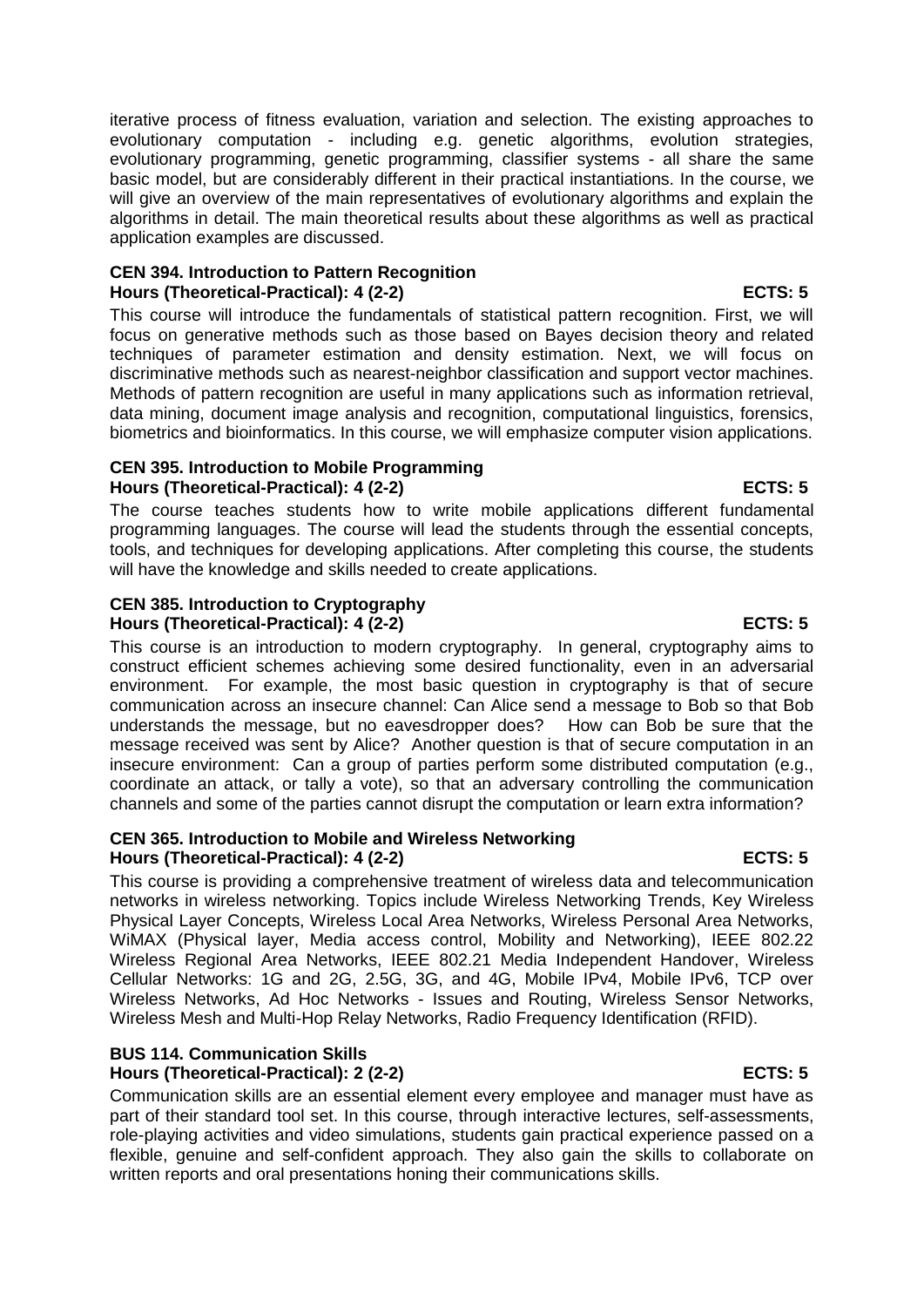### **BUS 361. Leadership Hours (Theoretical-Practical): 3 (3-0) ECTS: 5**

Upon completion of this course the student will develop a working knowledge of leadership theory and practice. The student will also develop self-knowledge of his or her leadership philosophy and preferred leadership styles along with a skill for successful analysis of cases involving leadership.

# **BUS 103. Introduction to Business** Hours (Theoretical-Practical): 3 (2-1) **ECTS: 5**

This course presents a balanced view of business; the strengths, weaknesses, successes, failures, problems, and challenges. It provides students a base for more advanced courses. The objective of this course is to provide students a clear and complete description of the concepts underlying business and illustrate the dynamism and liveliness of business organizations and people who operate them with real life examples.

# **FES 106. Introduction to Law Hours (Theoretical-Practical): 3 (2-1) ECTS: 5**

This course gives a general overview of law and legal systems. It covers the nature and sources of law, court systems, and the substantive areas of constitutional law, contracts, torts, criminal law, contracts, agency, and property. This course is geared towards providing students with the basic knowledge of all aspects of the law, critical legal thinking, and a comparative approach to the civil and common law systems. This course is a prerequisite for all other Legal Studies courses.

# **FES 105. Fundamentals of Management**

# Hours (Theoretical-Practical): 3 (2-1) **ECTS: 5**

This course provides a thorough understanding of what is required to set up organization, motivate and manage your team successfully and provides clear structures and tools to enable you to do this. It will show you how to master the five key areas of modern management: Goal Setting; Effective Time Management; Performance Management; Motivating Your Team.

### **FES 107. Introduction to Economics Hours (Theoretical-Practical): 4 (2-2) ECTS: 5**

Students will learn about essential principles of economics. They will learn how people, companies and governments should manage scarce resources in an effective way.

# **FES 101. Behavioral Sciences**

# **Hours (Theoretical-Practical): 3 (3-0) ECTS: 5**

Social Psychology is the scientific study of how our behaviors, thoughts, and emotions are affected by the real or imagined presence of other people. This broad definition will lead us into topics such as the self, social cognition, conformity, attitudes & persuasion, stereotyping, attraction, aggression, and pro-social behavior. The theories and ideas we will discuss in this class apply to almost every aspect of our day-to-day lives as well as business life, and thus I hope you will find that Social Psychology is both an important and exciting course. Class will involve lectures, discussions, demonstrations, and videos if available. Although this is a large class, class discussion is encouraged and expected. It is important to keep up with the reading for the class

# **MAN 217. Organization Theory**

# **Hours (Theoretical-Practical): 3 (3-0) ECTS: 5**

The course examines the basic topics in organization theory. Topics include organizations and organization effectiveness, stakeholders, managers, and ethics, managing in a changing global environment, basic challenges of organizational design, designing organizational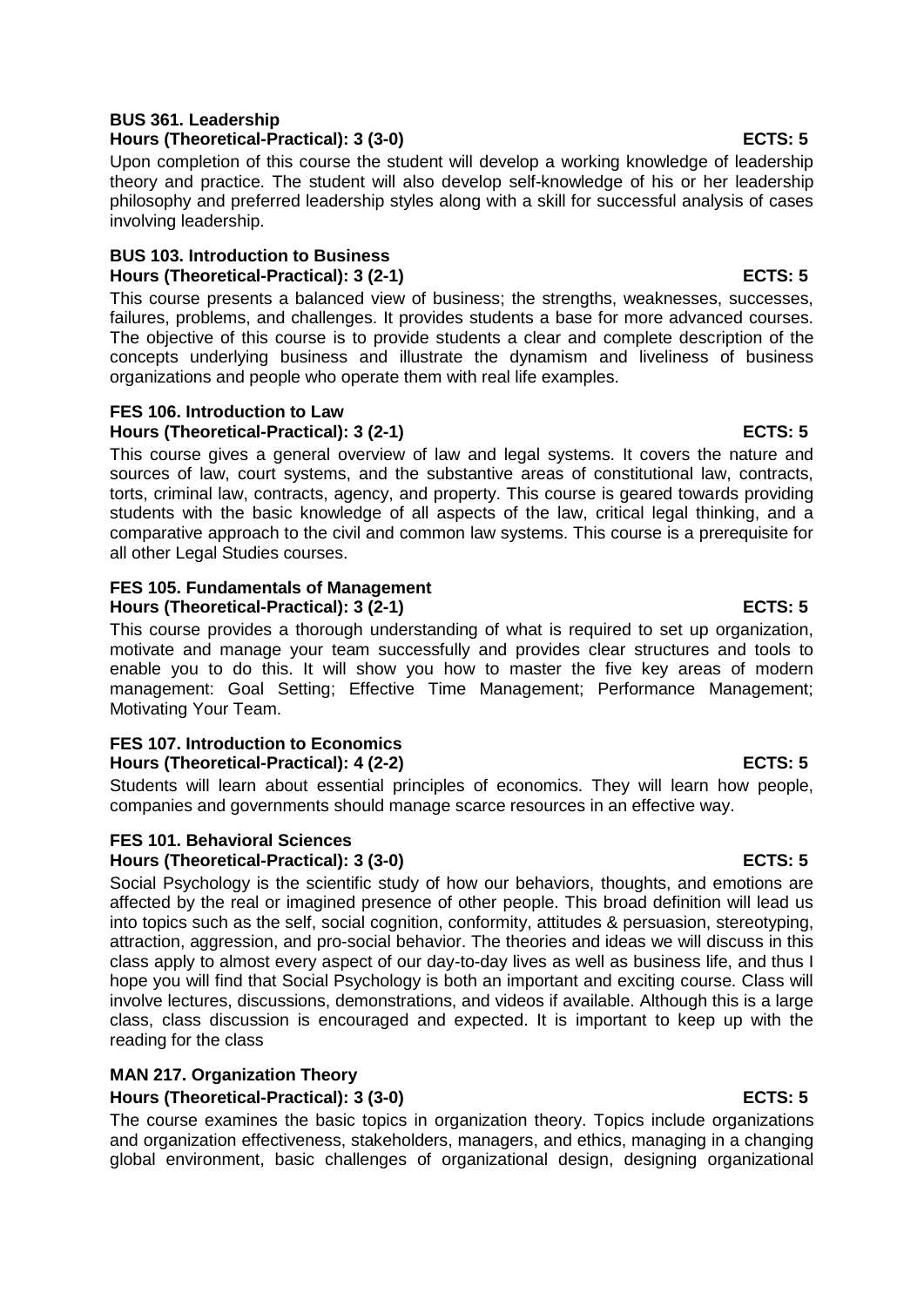structure: authority and control, designing organizational structure: specialization and control, creating and managing organizational culture, and managing conflict, power, and politics.

### **BUS 221. Marketing I** Hours (Theoretical-Practical): 3 (3-0) **ECTS: 5** ECTS: 5

The purpose of this course is to cover subjects that relate to foundations of marketing management in modern business establishments. Topics to be taught in this course include definition and scope of marketing, marketing environment, managing marketing information, consumer and business buyer behavior, creating value for target customers, product, services and branding strategy, new product development and product life-cycle strategies, pricing products: Understanding and capturing customer value.

### **BUS 222. Marketing II Hours (Theoretical-Practical): 3 (3-0) ECTS: 5**

Marketing is a key function for all commercial and non-commercial organizations today. This course covers basic marketing subjects and gives students an opportunity to prepare a real life project through which they will have a chance to see how marketing is applied in real world. Basic topics to be covered in this course include pricing, supply chain management, retailing, wholesaling, advertising, personal selling and direct marketing.

# **FES 206. Macroeconomics**

# **Hours (Theoretical-Practical): 3 (2-1) ECTS: 5**

This course provides an overview of macroeconomic issues: the determination of output, employment, unemployment, interest rates, and inflation. Monetary and fiscal policies are discussed. Important policy debates such as, the sub-prime crisis, social security, the public debt, and international economic issues are critically explored. The course introduces basic models of macroeconomics and illustrates principles with the experience of the U.S. and foreign economies.

### **BOS 101. Bosnian Language I**

### **Hours (Theoretical-Practical): 2 (2-0) ECTS: 2**

This course provides Basic communication skills such as understanding and speaking in Bosnian language by understanding the structure of Bosnian language on starter level.

### **BOS 102. Bosnian Language II** Hours (Theoretical-Practical): 2 (2-0) **ECTS: 2**

This course provides Basic communication skills such as understanding and speaking in Bosnian language by understanding the structure of Bosnian language on beginner level.

# **TDE 191. Turkish Language I**

### **Hours (Theoretical-Practical): 2 (2-0) ECTS: 2**

This course provides Basic communication skills such as understanding and speaking in Turkish language by understanding the structure of Turkish language on starter level.

### **TDE 192. Turkish Language II Hours (Theoretical-Practical): 2 (2-0) ECTS: 2**

This course provides Basic communication skills such as understanding and speaking in Turkish language by understanding the structure of Turkish language on beginner level.

# **FES 103. Business English**

### **Hours (Theoretical-Practical): 3 (3-0) ECTS: 5**

The course aims at developing fluency and accuracy in using Business English with the help of essential business content: basic structures and vocabulary, authentic reading and listening texts (e.g. newspaper articles, interviews, etc.), business reports and case studies.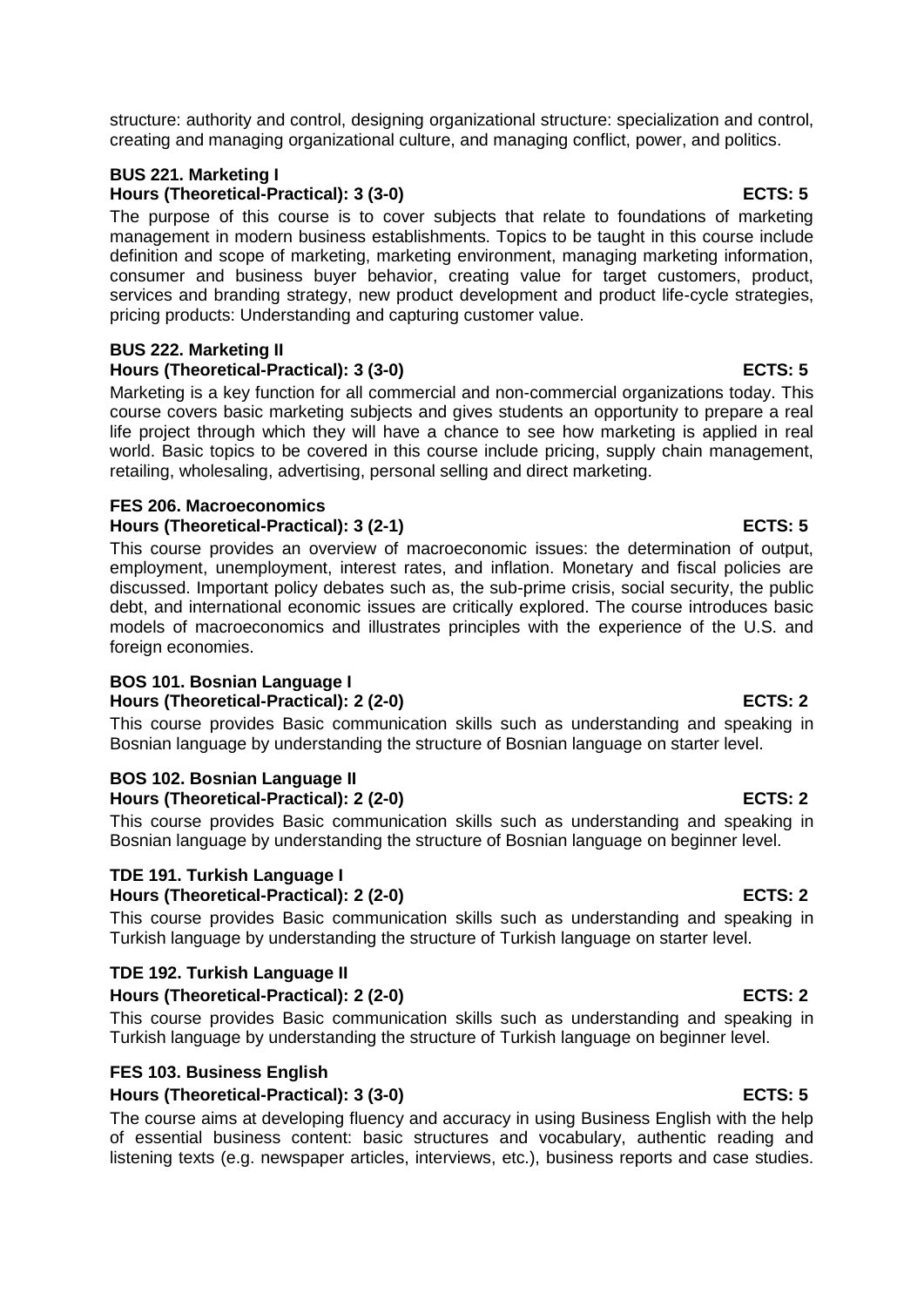It covers the most important areas of management, production, marketing, finance and macroeconomics.

### **MAN 218. Quantitative Methods in Business Hours (Theoretical-Practical): 3 (3-0) ECTS: 5**

As an introductory course to operations research, this course aims to give the students the knowledge about modeling and solving linear programming problems, applying sensitivity analysis and economic interpretation of the results.

### **BUS 341. Operations Research**

### **Hours (Theoretical-Practical): 4 (2-2)** ECTS: 5

Defining a problem, developing a model appropriate to a problem, obtaining the solution of the model, analyzing the results, testing and implementing the model.

### **BUS 337. International Marketing Hours (Theoretical-Practical): 4 (2-2) ECTS: 5**

The purpose of this course is to introduce students with the concepts of international marketing. The course covers topics that pertain to marketing of goods and services in an international environment. Case studies and class discussions about the challenges of marketing in global environments will enhance student learning in this course. Some basic concepts covered in this course include regional market characteristics and preferential trade agreements, social and cultural environments, the political, legal and regulatory environments, importing, exporting and sourcing, global market entry strategies, brand, product and pricing decisions, global channel and communication decisions.

### **ELT 123. Oral Communication Skills I Hours (Theoretical-Practical): 4 (2-2) ECTS: 5**

This course provides students with the opportunity to practice and improve their listening and communication skills in English. Although our primary focus will be academic English, we will also touch on everyday English. Listening practice will include academic lectures, interviews, video and audio files and student selected materials. Frequent dictations will provide opportunities for detailed listening and will lead to some discussions about fast speech phenomena. Vocabulary improvement will focus on idiomatic English as well as academic register. Students will have opportunities to improve their speaking skills with discussions and presentations. We will also have a chance to discuss cultural topics related to the United States and the other countries represented in our class.

### **ELT 122. Oral Communication Skills II**

### **Hours (Theoretical-Practical): 4 (2-2) ECTS: 5**

Through weekly classes built around various topical themes, students will have the opportunity to practice speaking English, both formally and conversationally. Activities will include class discussions and individual and group presentations. This course aims to develop students' fluency and confidence in speaking English and will integrate different reading and listening samples into communication-oriented tasks. Following a brief assessment test at the beginning of the term, students will be divided into 2 groups based on their level of spoken English.

### **EDU 135. Introduction to Education** Hours (Theoretical-Practical): 3 (3-0) **ECTS: 5** ECTS: 5

The course looks at basic concepts in education and the bases of education as an academic discipline (philosophical, social, legal, psychological, economic and political principles). The course considers the historical development of education, methods in educational sciences, Turkish educational system and principles, the role of the teacher in the educational system, teaching as a profession and practices and developments in the field of teacher training.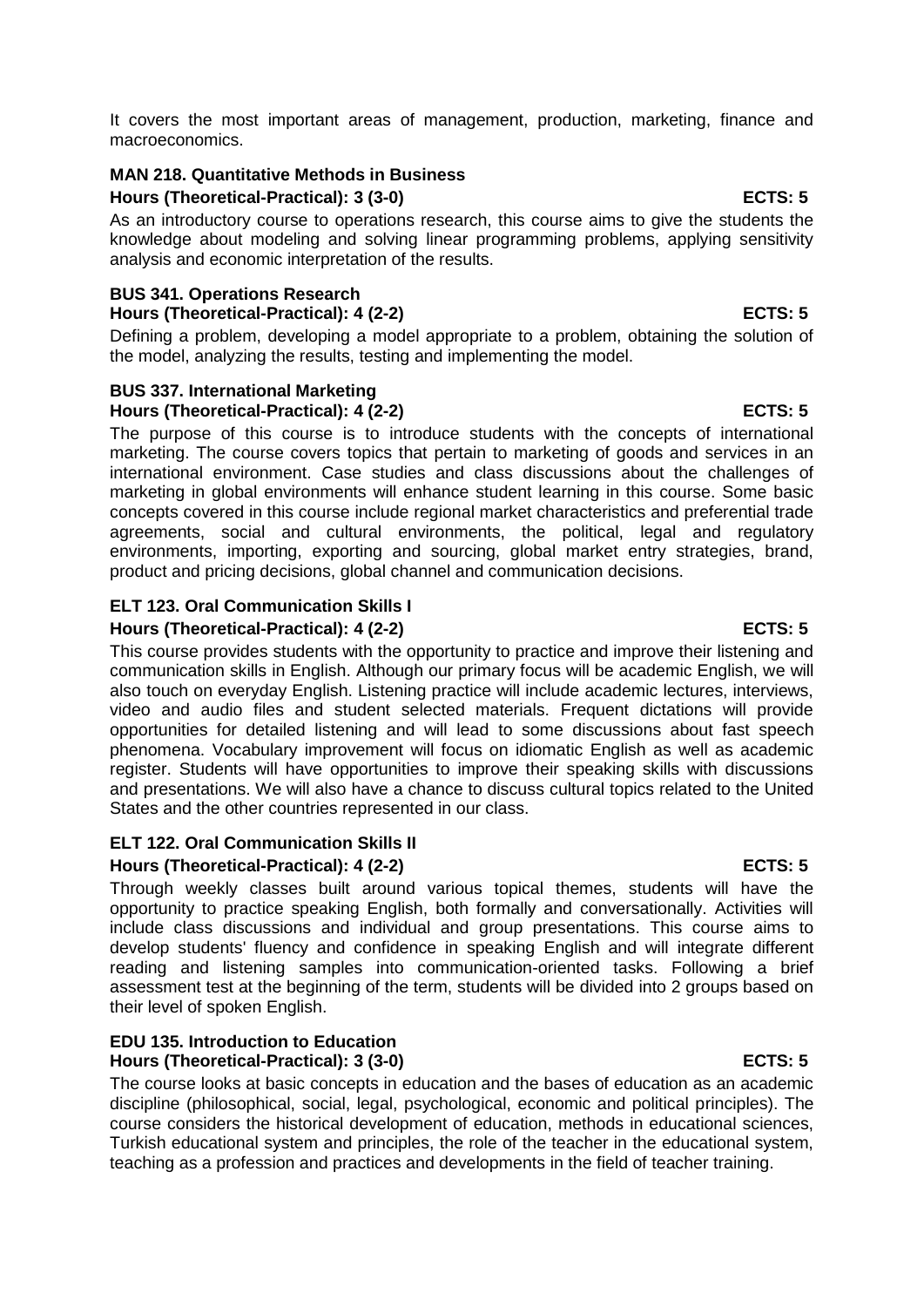### **EDU 136. Educational Psychology Hours (Theoretical-Practical): 4 (2-2) ECTS: 5**

Educational Psychology focuses on how psychological theory and concepts can be understood and informs effective classroom practices. Topics include cognitive and social development, theories of motivation and learning, classroom management, individual and group differences and student assessment. Attention will be directed toward the nature and conditions of learning, critical aspects of learning and the problems encountered in fostering and directing learning.

### **EDU 235. Teaching Principles and Methods Hours (Theoretical-Practical): 4 (2-2) ECTS: 5**

Basic concepts related to instruction, principles of learning and instruction, the importance and utilities of planned steps in instruction, planning instruction (yearly, weekly lesson plans), learning and instruction strategies, instructional methods and techniques, making a linkage between these methods, techniques and the practice, instructional materials, the roles and responsibilities of the teachers in enhancing the quality of instruction, competencies of teacher.

### **EDU 236. Instructional Technology and Material Design Hours (Theoretical-Practical): 4 (2-2) ECTS: 5**

With a great deal of investment being put into outfitting schools with technology, the question of whether or not it is worth the investment is a valid one. Ongoing developments in technology necessitate to build a bridge between education and technology use actively in classroom. This course aims to provide an understanding that necessity and solutions. Latest developments for that integration goal will be introduced and students will be guided to prepare practical use of technological skills through in-class activities and assignments.

### **EDU 335. Classroom Management Hours (Theoretical-Practical): 2 (2-0) ECTS: 5**

One of the major challenges teachers face in their practice is classroom management. When a teacher does not have essential management skills, effective instruction may not occur in the classroom. In this course you will learn to create a productive learning environment.

# **EDU 336. Measurement and Evaluation**

**Hours (Theoretical-Practical): 4 (2-2) ECTS: 5**

Concepts of measurement and evaluation, classroom test construction, creation and use of derived scores, selection and use of published measurement instruments, alternative assessment, and current issues will be covered in the course.

### **EDU 435. Guidance and Counseling Hours (Theoretical-Practical): 4 (2-2) ECTS: 5**

The aim of this course is to give you the knowledge and skills necessary to become a qualified guidance and counselling. Guidance promotes personal, social, educational and vocational development in individuals.

### **EDU 436. Educational System and School Management in Europe Hours (Theoretical-Practical): 3 (3-0) ECTS: 5**

EDU 436 course examines the cultural values and historical developments which have shaped schooling in EU. The syllabus focuses mainly on the educational system in the leading European countries but also compares educational systems in Europe, Asia and the USA. As well as exploring education from kindergarten to university in Europe, students are placed in elementary schools in Europe to teach one hour of English per week. The course combines the theoretical aspects of teaching at the same time as providing students with the chance to teach.